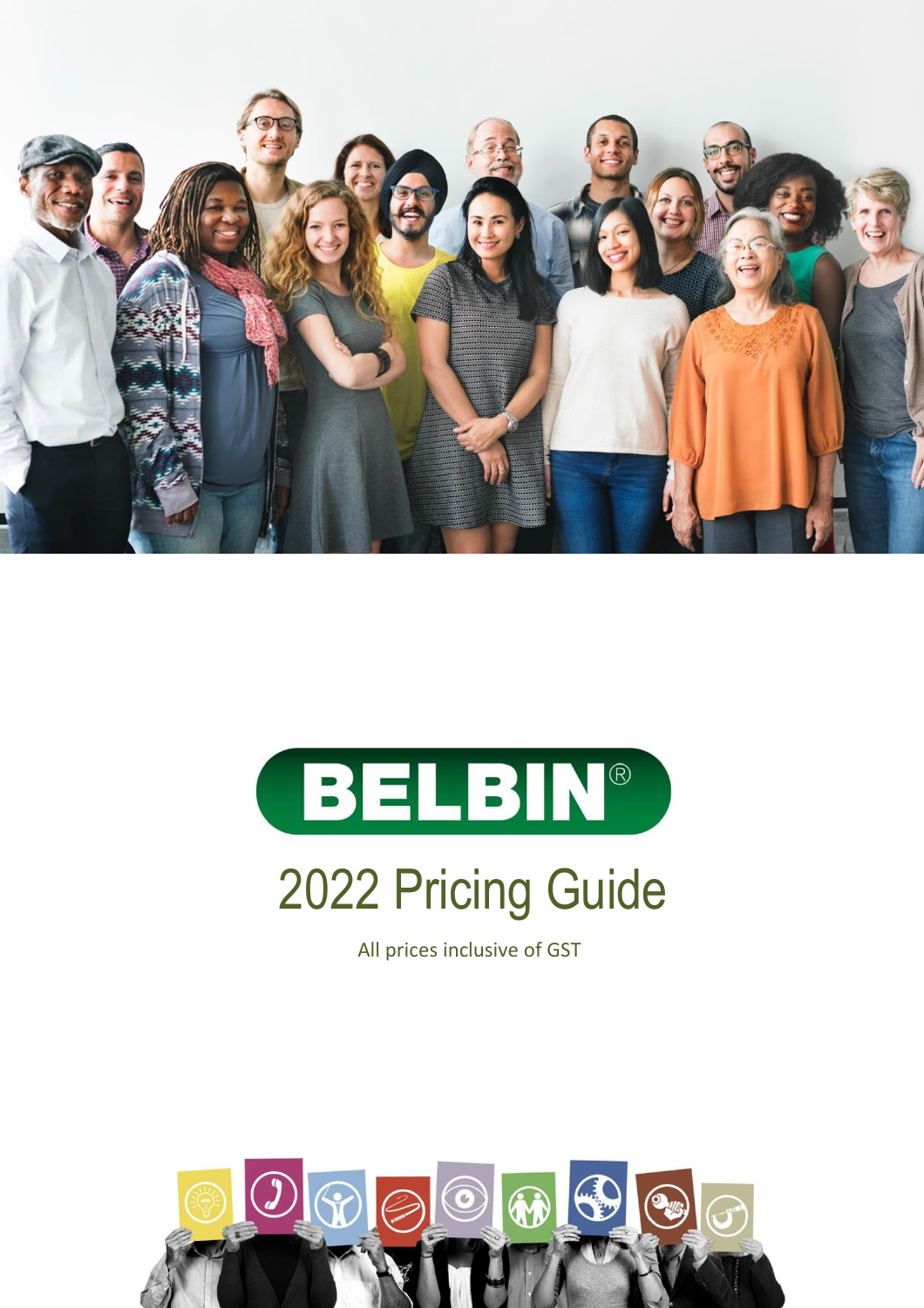# **3 Options to Access Belbin Profiles and Reports**

#### **1 – Online Paypal / Credit Card purchase**

#### (Price Range Aud \$65 - \$85 per profile)

Buy online from our store using PayPal / Credit Card (Belbin Australia is a subsidiary of Sabre Corporate Development / Adventure Conventions Pty Ltd). We then set up your own online "Working Account" which you can access online, has some basic admin features and that you can check progress with. Profiles come automatically to you as PDF files upon completion, and any required team reports upon request.

#### **2 – Contact us first and we can invoice you**

#### (Price Range Aud \$65 - \$85 per profile)

Call or email us to discuss your needs, we can then invoice you (Belbin Australia is a subsidiary of Sabre Corporate Development / Adventure Conventions Pty Ltd) and when processed, tailor and set up your very own online "Working Account" which you can use to access and check progress. Profiles will come to you automatically upon completion as PDF files upon completion, and any required team reports upon request.

#### **3 – Purchase your own Belbin Interplace System**

#### (Price Range Aud \$25 - \$45 per profile)

You will then have your own in-house capability to do everything that we can do. Set up your own working accounts, process profiles and infinite combinations of reports with complete access and control. Comes with a host of great functions and extras, with far cheaper per profile pricing and free team, relationship and job comparison reports (initial job requirements exercise equals one profile unit). Call or email to see if this is viable for you based on your anticipated usage.

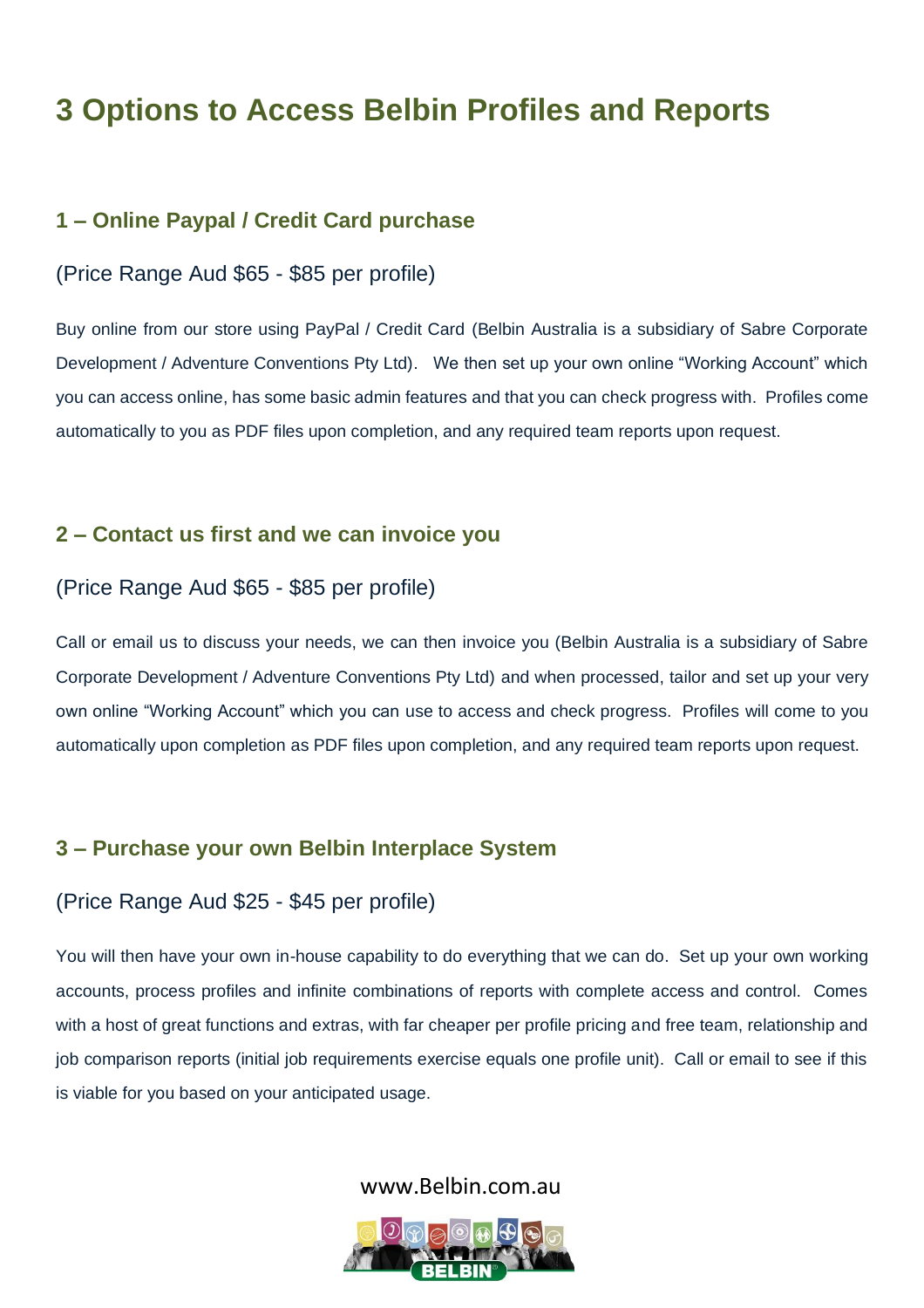# **Belbin Individual Profiles and Reports**

#### **A/ Via an online 'Working Account' under our online system**

We set up a sub account under our system for you. Including the full Belbin self-perception questionnaire conducted online; and 360 ̊ observer input (as required with standard online purchase system is set 4 Observers). Completed reports are sent to you and / or participants automatically as a PDF file (11-14 report pages depending upon whether SPI with OBS or SPI only).

#### **Retail Rate for Online Sales / Working Accounts**

Up to 50 profiles: Aud \$85 per profile

50 – 99 profiles: Aud \$75 per profile

100 – 199 profiles Aud \$65 per profile

#### **Special Belbin Accredited User Rate**

\$65 per profile flat rate



#### **B/ Via your own full online Belbin Interplace System**

Purchase of a full Belbin Interplace system gives you complete access and control to set up and administer all of your own Belbin profiling and reports along with many features and extras (adding your own logo to reports, video cameos, special features etc). Call or email to see if your planned use of Belbin makes this a viable option for you.

Initial system purchase and set up is for 200 units @\$45 per profile. This gives you the full system, all features and extras and 200 profiling units.

Aud \$9 000 (including full system functionality and 200 profiling units).

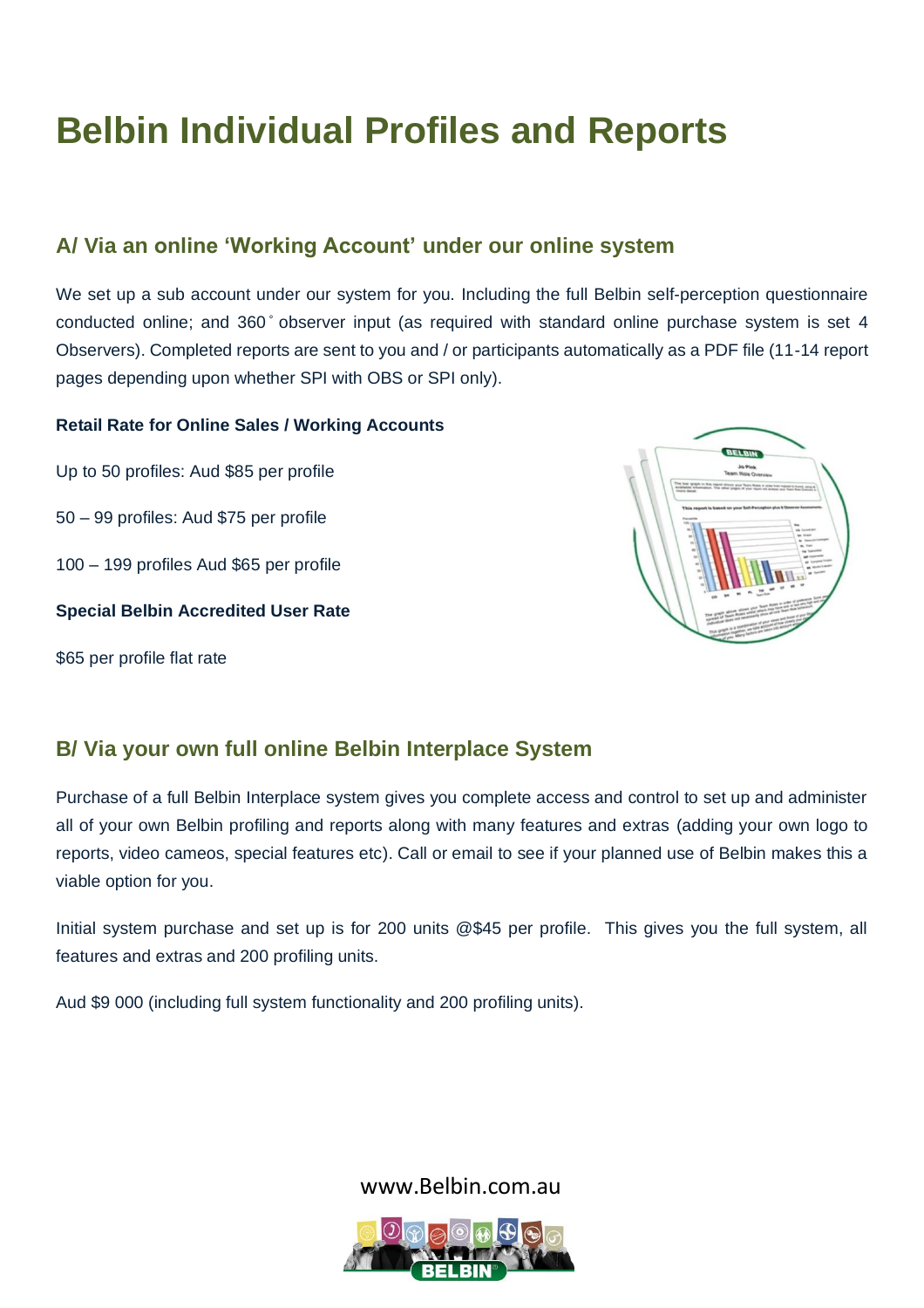#### Belbin Interplace Online System Owner Bulk Unit Replacement Prices

(for once your initial 200 units are used): Up to 50 profiles: Aud \$43 per profile 51 – 99 profiles: Aud \$37 per profile 100 – 199 profiles: Aud \$33 per profile 200 – 499 profiles: Aud \$31 per profile 500 – 999 profiles: Aud \$27 per profile 1000 plus profiles: Aud \$25 per profile Team Reports: Free of charge / infinite use with own system. Working Relationship Reports: Free of charge / infinite use with own system. Job Requirements Exercise: Subtracts one profile unit per use.

Job Comparison Reports: Free of charge / infinite with own system.

### **Team Reports**

Combines the data from individual profiles to offer a comprehensive team snapshot and practical advice based upon the team role chemistry of any selected team. People need to have competed an individual profile first. Simply select and notify us of the required people for inclusion. If purchased online you need to check progress of your online account and let us know when your team have completed their individual profiles to your satisfaction.

Retail Rate: Aud \$150 per team report

Accredited User Rate: \$110 per report

Free if you own your own system



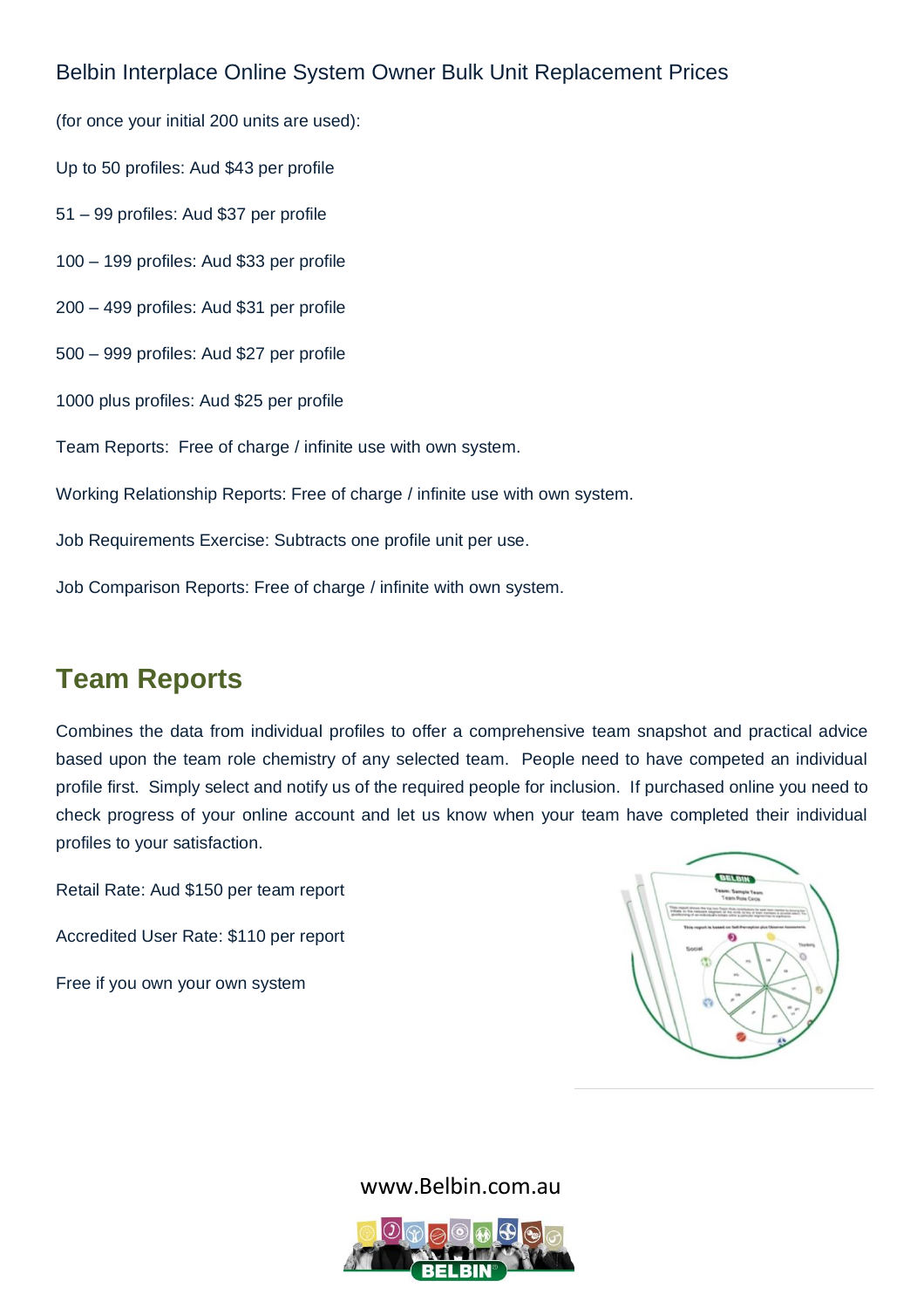# **Working Relationship Reports**

These short one page reports offer a team role snapshot and useful advice for the relationship between any two people for whom you already have individual profiles.

Retail Rate: \$30 per report

Accredited User Rate: \$20 per report

Free if you own your own system



# **Job Requirements Exercise / Comparison Reports**

#### A/ The Job Requirements Exercise / Report

Completed by the manager or person hiring for the role / position / job or managing the placement, as well as offering Observer inputs from others that know the role well. It gives a snapshot and practical advice based on the behavioural requirements of the role.

Retail Rate: \$85 per report

Accredited User Rate: \$65 per report

Uses one SPI profiling unit per report if using your own system

#### B/ The Job Comparison Report

Compares in Team Role terms with useful advice any candidates for whom you have individual profiles and the 'Job Requirements / Report' for Team Role suitability.

Retail Rate: \$40 per report

Accredited User Rate: \$30 per report

Free if you own your own system





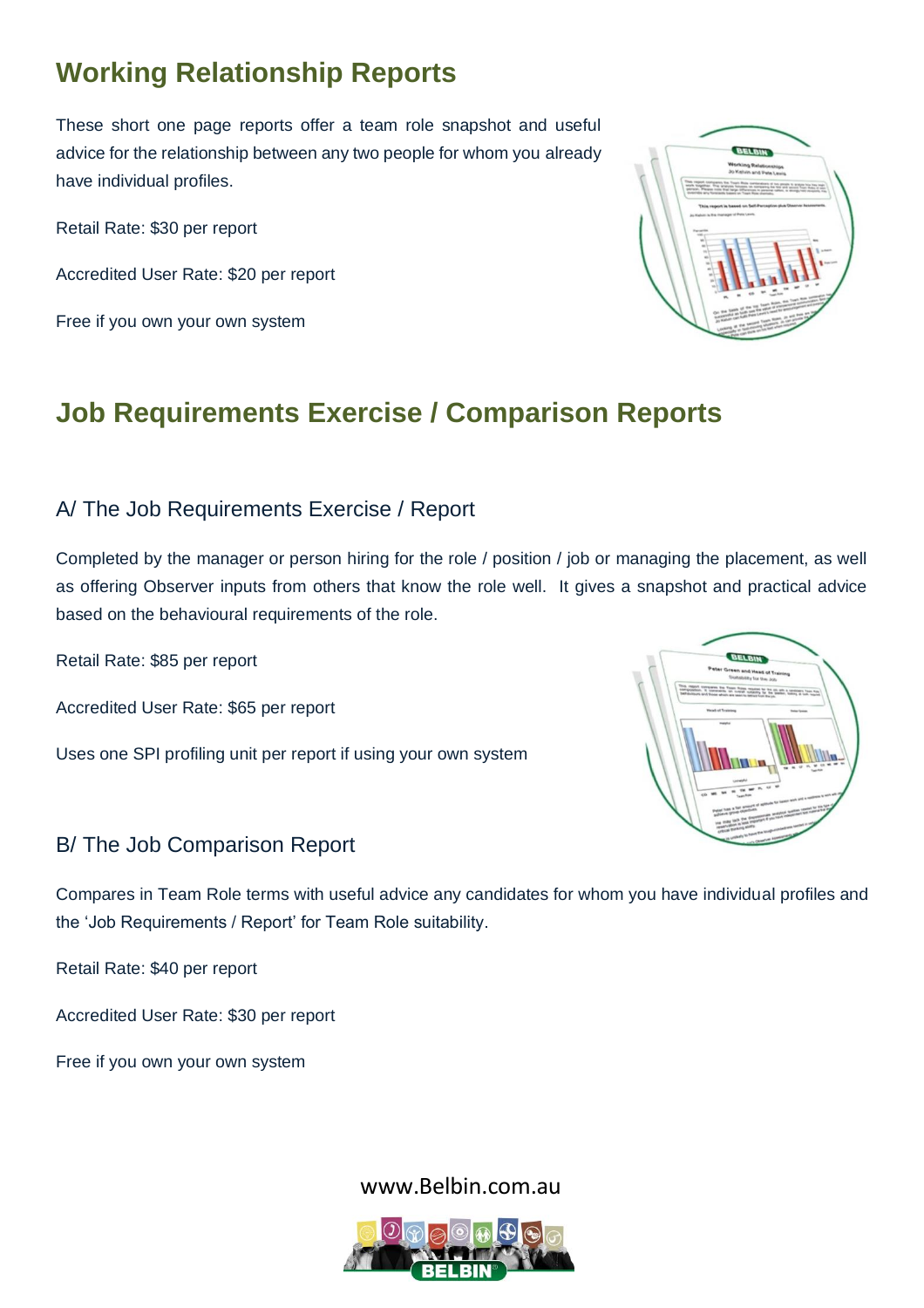# **Film / DVD Trainers Package – 'Fire Toast and Teamwork"**

DVD Package or Online Streaming Packages available. Take the pressure off the start of your sessions, simply hit play and let this professional, engaging and amusing Film / DVD explain the Team Role theory and the basics of the 9 Team Roles. Heaps of extras and comprehensive instructions, workbook and handouts come with the DVD version of the package, downloads of PDF can be accessed with the streaming options.

Retail Rate: \$1 200

Accredited User Rate: \$1 000



# **Belbin Team Building Games 'Co-Operate' Package**

Three great team building games in a backpack complete with all instructions and props. Easy to set up and use to bring the team roles to life and add some actionlearning to your Belbin sessions.

Retail Rate: \$1 200

Accredited User Rate: \$1 000



## **Belbin Book – Guide to Succeeding at Work**

An easy to use and practical guidebook to making use of the Belbin team Roles and your own profiles at work. Useful for any person who uses the model, and great follow-through for session participants to help take their knowledge to the next levels back at work.

Retail Rate: \$20 per copy

Accredited User Rate: \$17 per copy